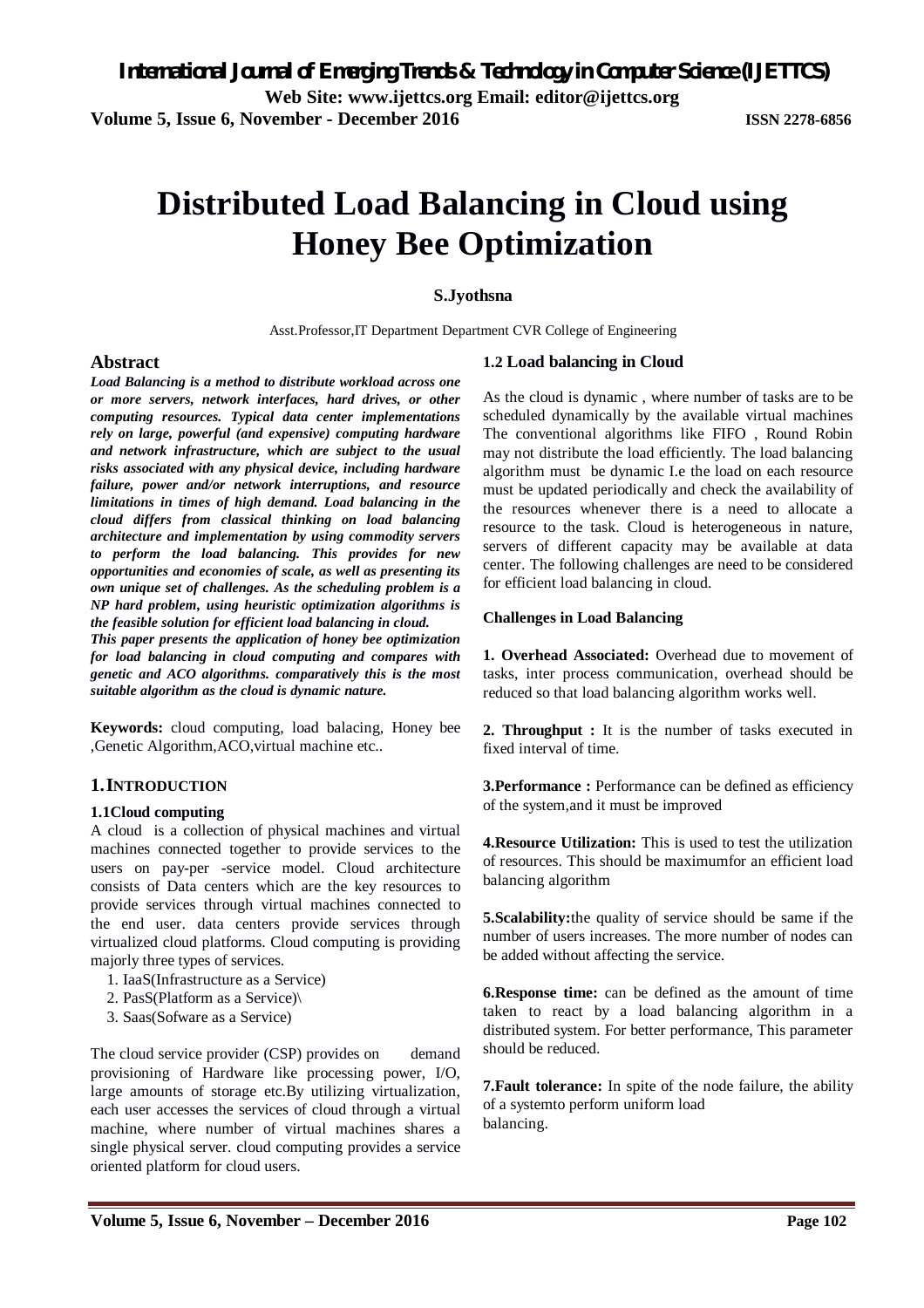## *International Journal of Emerging Trends & Technology in Computer Science (IJETTCS)* **Web Site: www.ijettcs.org Email: editor@ijettcs.org Volume 5, Issue 6, November - December 2016 ISSN 2278-6856**

Load balancing can be categorized as

1.centralized load balancing

2. distributed load balancing

In centralized load balancing the balancing is done by a centralized server(single machine).the complete analysis of the overall system periodically should take care by the centralized server itself. And all other machines connected to it must inform to the availability of the resources at their locations and the balancing of the load must be done by the central server only. This is a challenging task in cloud as the cloud is an enormous collection of resources so controlling in such a huge collection and dynamic updation may not be feasible and also the risk is high when there is a failure of the central server.

The distributed load balancing is the alternative approach where the load balancing is the responsibility of each server connected to the cloud.

Advantages of Load balancing

- 1. scalable performance
- 2. secure application delivery
- 3. stress free deployment

Every node in the network maintains local knowledge base to ensure efficient distribution of tasks in static environment and re-distribution in dynamic environment. In distributed scenario, failure intensity of a node is not neglected. Hence, the system is fault tolerant and balanced as well as no single node is overloaded to make load balancing decision.

#### **1.3 Distributed system architecture**

Distributed computing is a field of computer science that studies distributed systems. A distributed system is a software system in which components located on networked computers communicate and coordinate their actions by passing messages. The components interact with each other in order to achieve a common goal. Three significant characteristics of distributed systems are: concurrency of components, lack of a goal clock and independent failure of components.

The following figure shows the distributed system architecture where n number of clients are connected to the server

#### **2.RELATED WORK**

The load balancing can be formulated as optimization problem where the optimum resource is selected locally and assigned the corresponding task so that the overall performance of the system must be increased.



#### **2.1 Genetic Algorithm**

Genetic algorithms are commonly used to generate highquality solutions to optimization and search problems by relying on bio-inspired operators such as mutation, crossover and selection.

In a genetic algorithm, a population of candidate solutions (called individuals, creatures, or phenotypes) to an optimization problem is evolved toward better solutions. Each candidate solution has a set of properties (its chromosomes or genotype) which can be mutated and altered; traditionally, solutions are represented in binary as strings of 0s and 1s, but other encodings are also possible.

The following steps need to be followed in genetic algorithm

1. Initialization 2.fitness functionality 3.selection 4.crossover 5.mutation

#### **Limitations of Genetic Algorithm in cloud environment**

The genetic algorithm works well in dynamic environment with centralized load balancing but it is not suitable for dynamicenvironments like cloud where the load varies from time to time as the various users are connected to the cloud and demand for different types of services and every service need to be serviced by minimizing time with optimum number of resources , so the centralized server may not balance the load efficiently ,especially in huge computing such as cloud the distributed load balancing will give optimum results .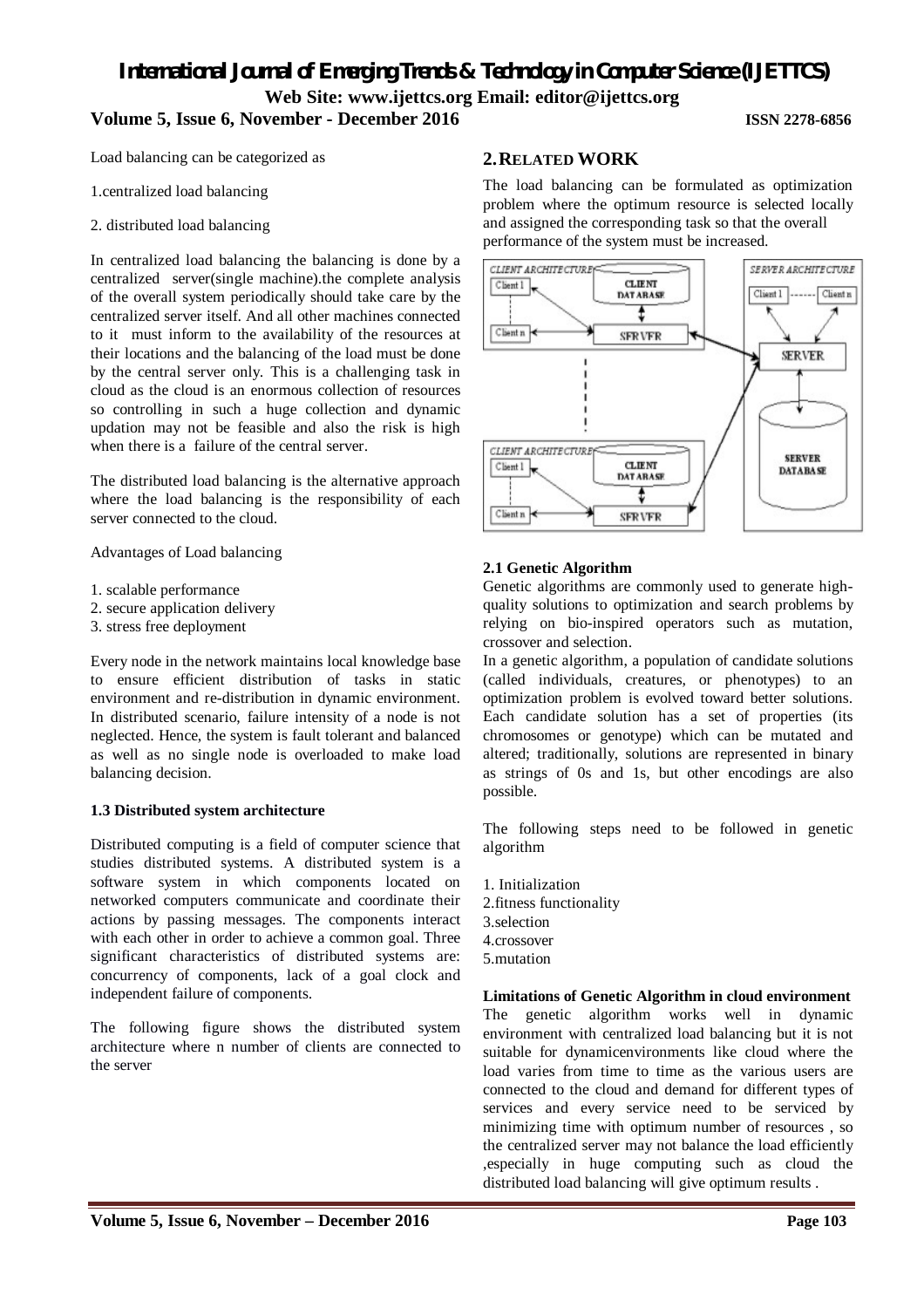# *International Journal of Emerging Trends & Technology in Computer Science (IJETTCS)* **Web Site: www.ijettcs.org Email: editor@ijettcs.org**

#### **Volume 5, Issue 6, November - December 2016 ISSN 2278-6856**

#### **2.2 Ant colony optimization**

The basic idea of ACO is to simulate the foraging behavior of ant colonies. When an ants groups try to search for the food, they use a special kind of chemical to communicate with each other. That chemical is referred to as pheromone. Initially ants start search their foods randomly. Once the ants find a path to food source, they leave pheromone on the path. An ant can follow the trails of the other ants to the food source by sensing pheromone on the ground,. As this process continues, most of the ants attract to choose the shortest path as there have been a huge amount of pheromones accumulated on this path. This collective pheromone depositing and pheromone following behavior of ants becomes the inspiring source of ACO.

#### **ACO Algorithm approach**

**Initialization of algorithm :** All pheromone values and parameters are initialized at the beginning of the algorithm.

**Initialization of ants:** M number of ants are initialised to select N number of task. Each ant build

solution to M number of resources. In each iteration ants are randomly selected to build a constructive direction .

**Local Pheromone Updating:** After M ants map solution to M number of resources ,pheromone value

is updated by local pheromone updating rule. The local pheromone update is performed by all the ants after each construction step. Each ant applies it only to the last edge traversed.

#### **Limitations of ACO**

1. Recruitment Strategies ( methods used to communicate previous search experiences to other members of the colony) are indirect

2. Exploration may not be sufficient

3. It is more adaptive in nature.

4. Its convergence is guaranteed but time to convergence is uncertain.

5. Coding is not straightforward.

6. It is prone to falling in the local optimal solution.

#### **8 PROPOSED WORK**

#### **8.1 Honey bee optimization algorithm**

The idea behind the BCO(Bee Colony Optimization) is to create the multi agent system (colony of artificial bees) capable to successfully solve difficult combinatorial Optimization problems.

A colony of honey bee can extend itself over long distances as to find many food sources such as flower patches and then these bees harvests nectar or pollen from these sources. A small fraction of the colony finds the environment looking for new flower patches. When food source is encountered the scout bees go in the field surrounding the hive and check for quality beneficial. When they return to the hive, the scouts collect the food harvested. There is an area in the hive called as the "dance floor", where waggle dance is performed by the bees that found a very beneficial food. Through the waggle dance a scout bee passes the position of its search to idle spectator, which helps in the using of the flower patch. Here the duration of the dance is according to the scout's rating of the food source, to harvest the best rated flower patches more foragers get recruited. When dance is done, the scout return to the food source it found to see more food. Till the food is profitable, food sources will be posted by the scouts when they return to their hive. Foragers who are recruited recently may waggle dance as well, which will step-up the recruitment for highly profitable flower patches. This auto catalytic process will go on to find most beneficial flower patches .

The Honey Bee behavior inspired load balancing algorithm was proposed, which aims to achieve well balanced load across VMs to maximize the throughput and to balance the priorities of tasks on the VMs. Hence, the amount of waiting time of the tasks in the queue is minimal. Using this algorithm average execution time and reduction in waiting time of tasks on queue were improved. This algorithm works for heterogeneous type of systems and for balancing non preemptive independent tasks.

#### **Algorithmic Approach**

**1. Cloud Setup :** The cloud is set up by using data centers , physical machines and virtual machines

**2. Initialization:** All virtual machine loads are initialized to zero , The jobs need to be assigned are send as cloudlets.The threshold value is chosen based on the virtual machine capacity .

**3. LoadBalancing:** load balancing algorithm is described using following flow chart

The algorithm checks periodically load on each virtual machine and migration or tansfer of load takes place according to the following approach. This algorithm identifies the highly loaded VM and finds the less loaded VM then transferring followed, so that the loads are distributed evenly, the response time minimizes and resource utilization increases.

The task can be considered as a bee and it is searching for a less loaded VM(food source),when it finds the suitable VM assignment of task to VM takes place, and the next task also tries to assign to the same VM ,this assignment continues until the load on the VM reaches threshold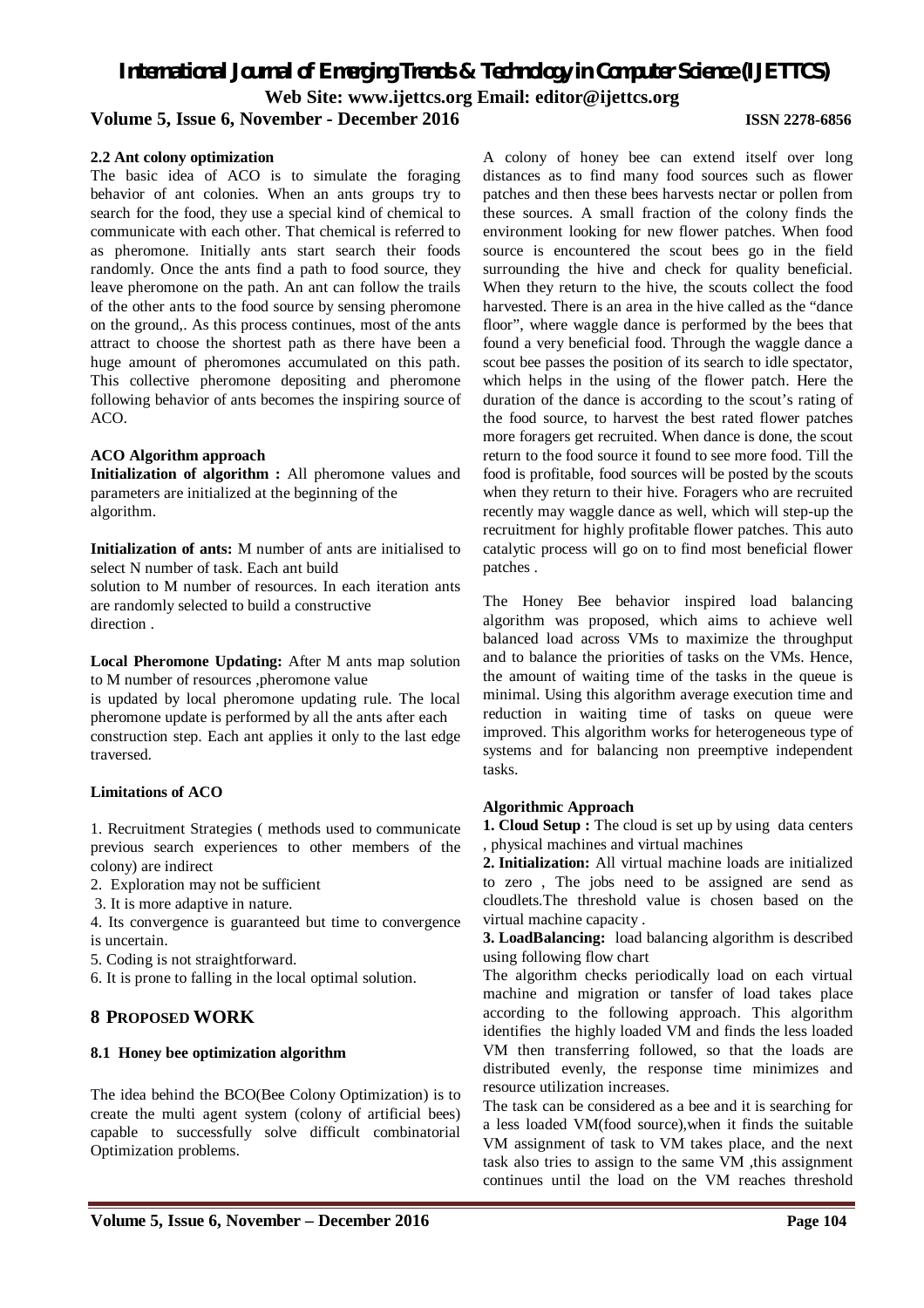# *International Journal of Emerging Trends & Technology in Computer Science (IJETTCS)* **Web Site: www.ijettcs.org Email: editor@ijettcs.org**

### **Volume 5, Issue 6, November - December 2016 ISSN 2278-6856**

value. Once the threshold value is reached , the search starts to find another less loaded VM and the task is redirected to that VM.



**Figure 1** Honey bee algorithm flowchart

#### **9 IMPLEMENTATION**

In the dynamic load balancing algorithms, there is continuous variation in the workload. So there were some decision making algorithms are required. In this decision making system, there were firstly central decision maker, so no other node is decision maker except central node in view of that that if the central node becomes fail, subsequently thetotal system fails and hence the reliability becomes less. Secondly organization decision maker in which the total system should be not speaking in to groups hence that the communication cost becomes shortened. But taking decision without considered the mass system load therefore that global optimization explored a major suffering. The advantage of proposed algorithm is efficient load addition mechanism, excited distributed decision maker, migration selection model and full of zip file migration algorithm for a bigger load balancing. The disadvantage is degradation of the amass system due to the migration side effect.

HoneyBee()

```
 {
```
 set no\_of\_vm=2; set no\_of\_cloudlets=4; set threshold=5; for each task in task queue

init walklength  $= 0$ ;

 while (task is assigned to a vm) or (walklength > threshold)

 $\left\{ \begin{array}{c} \end{array} \right\}$ 

increment walklength

assign task to vm if indegree  $>0$ ; decrement indegree

}

remove task from task queque

}

Process completed tasks()

{

increment degreee of vm assigned to the task

}

#### **Advantages of Honey bee over other Algorithms**

**1.** The communication is **d**irect. Bees employ a direct strategy by dancing in the nest (waggle dance). Their dance communicates distance and direction towards a destination and Quality and Quantity of food.

2. Bees are able to compute their present location from their past trajectory continuously. They can return to their starting point by choosing the direct route rather than retracing their outbound trajectory. (Path Integration).

3. For navigation they wander randomly and record the direction and other details along the path.

4.BCO algorithm is strong robustness, fast convergence and high flexible which allows adjustments and it represent specific knowledge of the problem by observing nature.